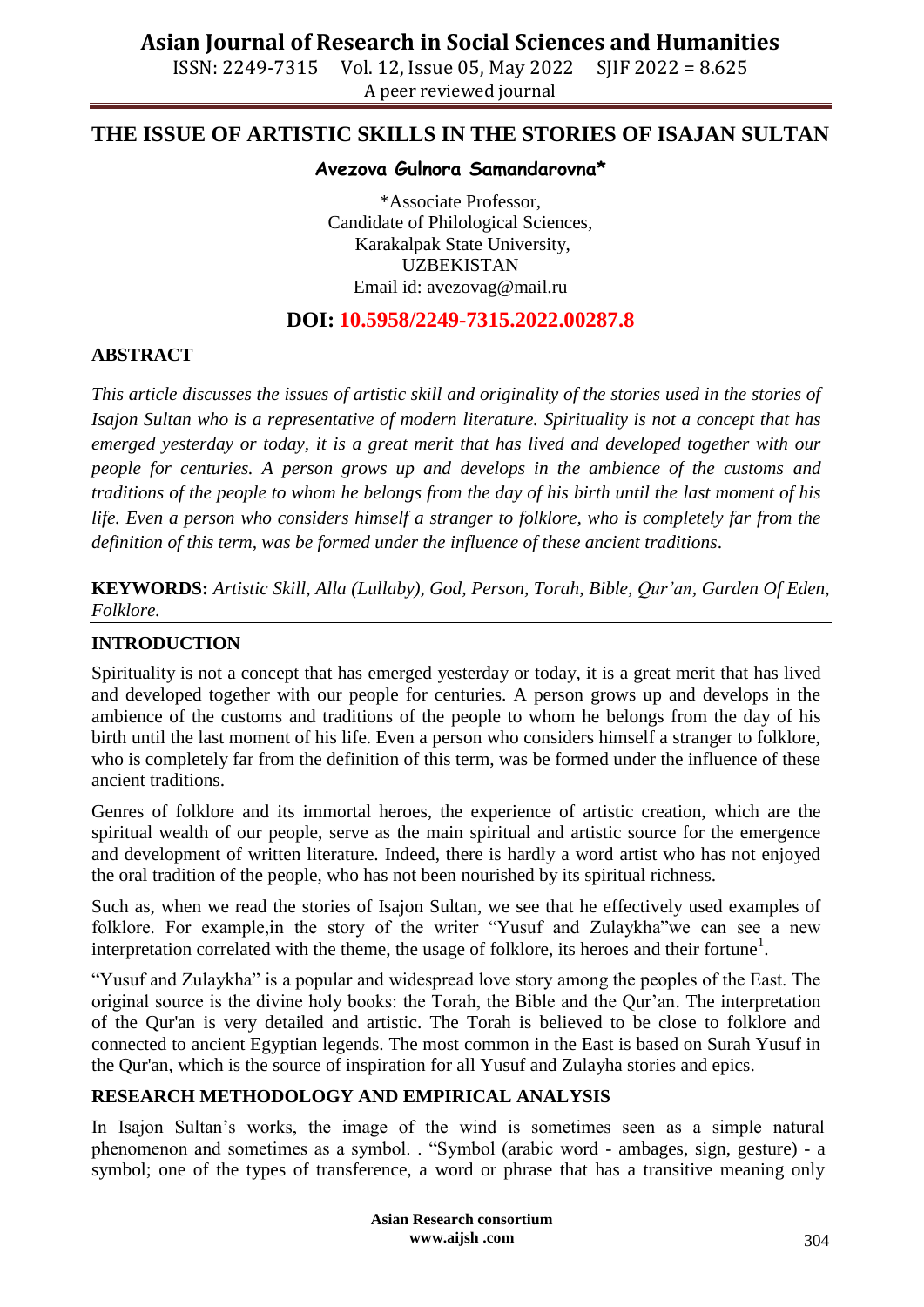# **Asian Journal of Research in Social Sciences and Humanities**

ISSN: 2249-7315 Vol. 12, Issue 05, May 2022 SJIF 2022 = 8.625 A peer reviewed journal

conditionally and within the context of the text; imagery type.The symbol is essentially close to the allegory, except that the symbol is used in the context, both literally and figuratively. The meaning of the symbol is realized within the context and with awareness of the condition".

It is important to keep in mind that the term is a broad concept and can have many different meanings when used.Isajon Sultan made the following comments on the symbolic signs correlated to the storm in his novel "The Immortal Wanderer":

"As we live in a world of symbols and ambages, the modern world is bound to create a storm in our minds. Because the Uzbek man who has never seen it before, has been among a maelstorm of hundreds of incidents... Today, dozens of self-interested groups of different faiths and beliefs have come out with their chapans (coat) on their shoulders and skullcaps on their heads."

The success of the author in creating the image of Hizr is and that he could externalize people given in the examples of the "Holy Qur'an" and oral art in an artistic way.

In this work, Hizr not only tried to alleviate the suffering of human beings, but also tried to alleviate the suffering of all living beings in the world. We can see itin the events of the gazelle in the Kyzylkum, the fox in the Dashtu Tuz and the deer in the mountains of the narrative.

"He rescued a useless fox, he helped a deer cub ... So,what?"

At this point, we want to focus on the fox and the gazelle, not Hizr. The author explains by the words of old Shaymardon why he saves the fox. It is said that the fox had four children and that if he did not save the fox his children would starve to death.

The epic "Yusuf and Zulaykha"has different plots in different sources. Isajon Sultan introduces the fate of these heroes, who have a thousand-year history into fiction leaving them in the throes of love. Yusuf suffered a lot as a child, his father passed away early and he was left with a mother and a brother. Zulaykha took are of him. Zulaykha was a cheerful young woman who had divorced from her previous marriage for some reason and had a little curly haired daughter. People, the gossips of the ordinary teahouse<sup>2</sup>.

They say that Yusufis head over heels in love with a spinster woman.

A spinster?

-So what,if loves a spinster? There lived a man named Yusuf in the history, who married a widow named Zulaykha. The people of the teahouse, who play with the happiness and destiny of the people, agree with each other and enjoy it, bring coldness to the hearts of those who strive for each other with this love. In the end love and trust becomes less and Yusuf gets divorced with Zulaykha.

Whether a person is sad or happy, he pours his emotions into the song.

Song is the most ancient genre of folklore. The term song was first given in the 11th century in the form of **"qo`shug`"** in Mahmud Kashgari's "Devonulug'otitturk" and is referred to as a poem and qasida.

Isajon Sultan also describes the heart of a woman, her love, her heartfelt lamentations in the song in the story "Yusuf and Zulaykha", - shows Zulayha's mental anguish to her son in her lullaby. Zulaykha's lullaby is close to her heart and it is wonderful<sup>3</sup>:

Shu tog`larda qor bo`lsaydim,alla, [I wish I were snow in these mountains,alla (lullaby))

Bir dаydi sаrsоr bо`lsаydim, аllа(If I were a wanderer,alla),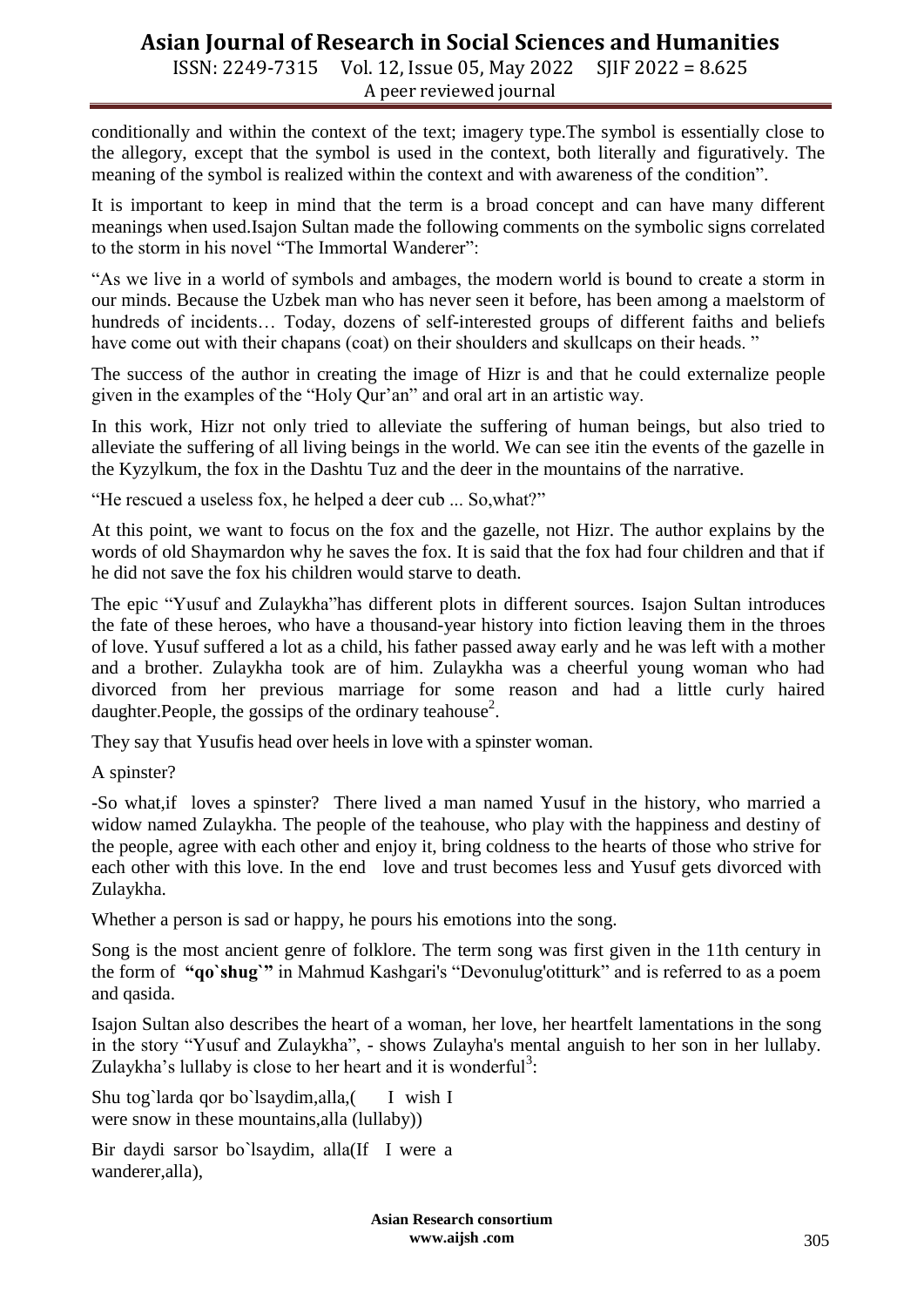ISSN: 2249-7315 Vol. 12, Issue 05, May 2022 SJIF 2022 = 8.625 A peer reviewed journal

Izlаb tоpаrmiding mеni, mеni (Would you look for and find me),Еgаsizmоzоrbо`lsаydim,аllа?(If I were a burial ground,alla)

For the reason that alla (lullaby) is a genre of folklore, Isajon Sultan can choose the lament of alla in accordance with the feelings of his hero, create his own artistic and creative product - a new text of alla.

Shu yаrаdа qоn bо`lsаydim, аllа,(I wish I were blood in this wound, alla )

Tо`kilibziyоnbо`lsаydim,аllа,( If I were spilled and damaged, alla)

Bu dunyodao`rnim yo`qmish, yo`qmish, I have no place in this world)

Kоshkibiryоlg`оnbо`lsаydim,аllа…( Oh I wish I were a lie, alla…)

Shu yong`inda xor bo`lsaydim, alla, If I were a humiliated in this fire, alla)

Yiqiq, pаrishоn bо`lsаydim, аllа,(I wish I were a collected lonely, alla)

Yаnаsеvаrmiding mеni,mеni, (Would you love me,only me again)

Sim-siyоhtumаnbо`lsаydim,аllа…( I wish I were thick fog,alla).

Isajon Sultan describes the situation of Yusuf that went far away and disappeared in the village when he lost his sweetheart likely when the hero of folklore Majnun fell in love and went faraway,he writes similarly to folklore plot.

The development of the art of rhetoric as an aesthetic phenomenon penetrates into various complex layers of nature, society, life and the human spiritual world. We know that in literature there is a notion of the spirit of the age. It cannot bypass everyone. We cannot say that the works of Navoi, Rumi, Goethe are of full interest to the modern reader of the XXI century. Only those who want to purify their souls and increase their need for self-knowledge feel the need to read such works.

UmaraliNormatov has a very beautiful analogy in this regard: "If we consider Navoi's work as a deep sea, there is a mood of that time on its surface, and this layer is frozen for modern readers.However, if this layer of ice on the surface is broken, the great poet's genius of all times will be revealed".

I read the stories of Isajon Sultan and saw that he was able to get to the bottom of the sea through the psyche of modern people, and in the next 5-6 years I felt the need for such works that Isajon Sultan was the writer I wanted, his works, his heroes I could feel the narcissism approaching. Yes, of course, the reality of the work, the fate of the protagonists, the contradictory thoughts, delays, joy and happiness… the harmony between the same aspects of the reader is the means of the wide reading of the work, adoration of every reader. Fiction is an art form that examines the human psyche and can read his thoughts. Literature has the power to put a person's mental anguish and suffering into a single thread.

When I talk about fiction, first of all, I decided to mention the concept of individual , by the words of UmaraliNormatov: individual-is a person who was able to rise to the level of humanity (U.Normatov "Evolution of mentality" page 164).The reason is that no matter what topic is touched upon in fiction, the interests of the individual come first. An individual is a person who does not depend on anyone, has his own independent opinion and worldview. It does not include the notion of an ascetic who has left the world. An individual is a person who tries to bring a radical change and renewal to society and people's lives by applying the order recognized by the rules that accepted his inner world to the external world. A person will be able to get rid of his